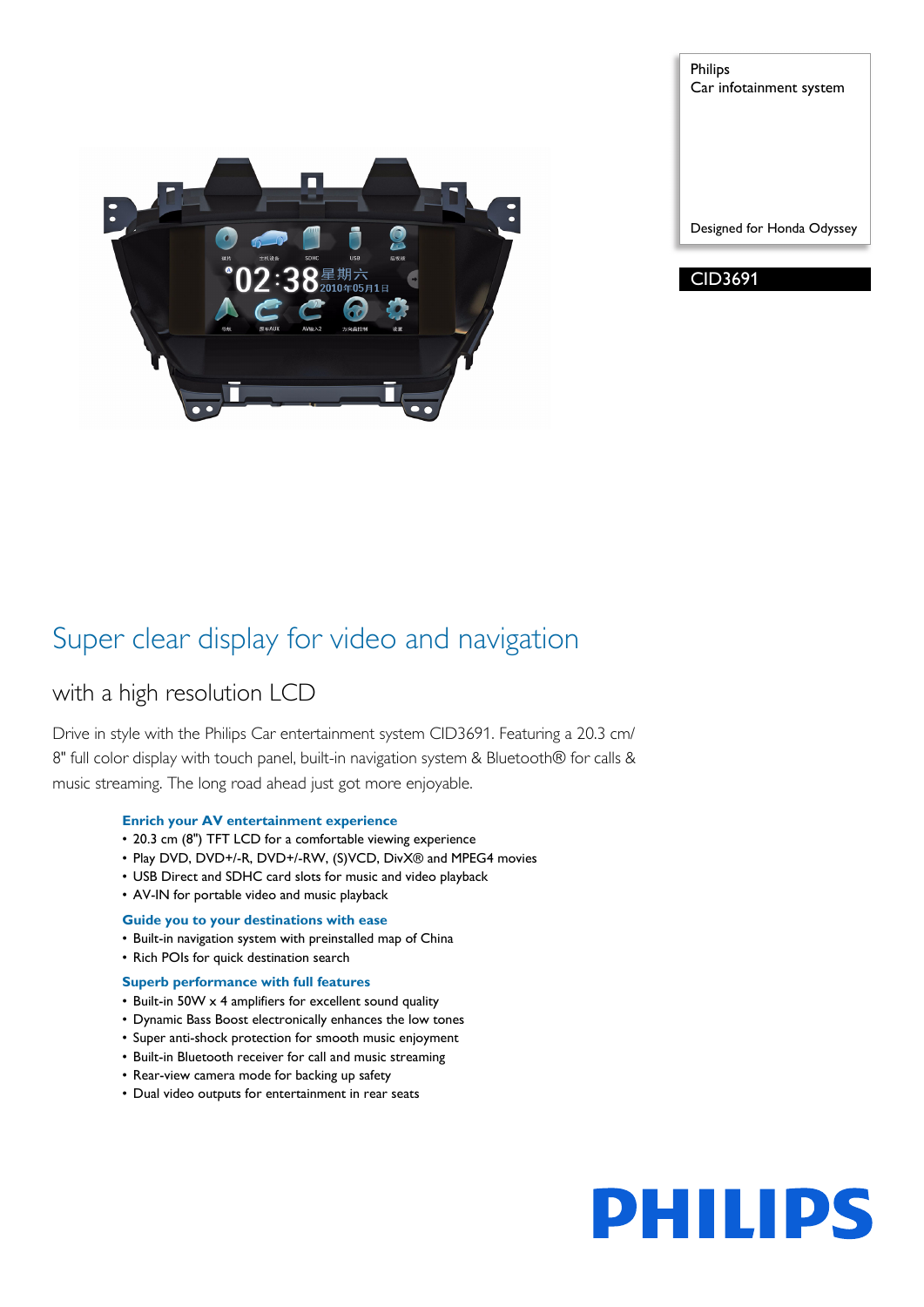# **Highlights**

## **DBB Dynamic Bass Boost**



Activate the Dynamic Bass Boost (DBB), and the low-end bass frequencies are electronically enhanced to achieve consistent sound reproduction, especially when the speaker volume is set at a low level. You hear impressive bass at all times.

## **USB Direct and SDHC card slots**



Thanks to the complete file transferability, you can easily enjoy the convenience and fun of accessing more music, videos and photos via the built-in USB Direct and SDHC card slots.

## **Built-in Bluetooth receiver**



The Bluetooth hands-free feature lets you use your mobile phone safely while driving and you don't have to miss any important calls. With the built-in Bluetooth® receiver, you can also conveniently stream your music files from your phone to your car entertainment system.